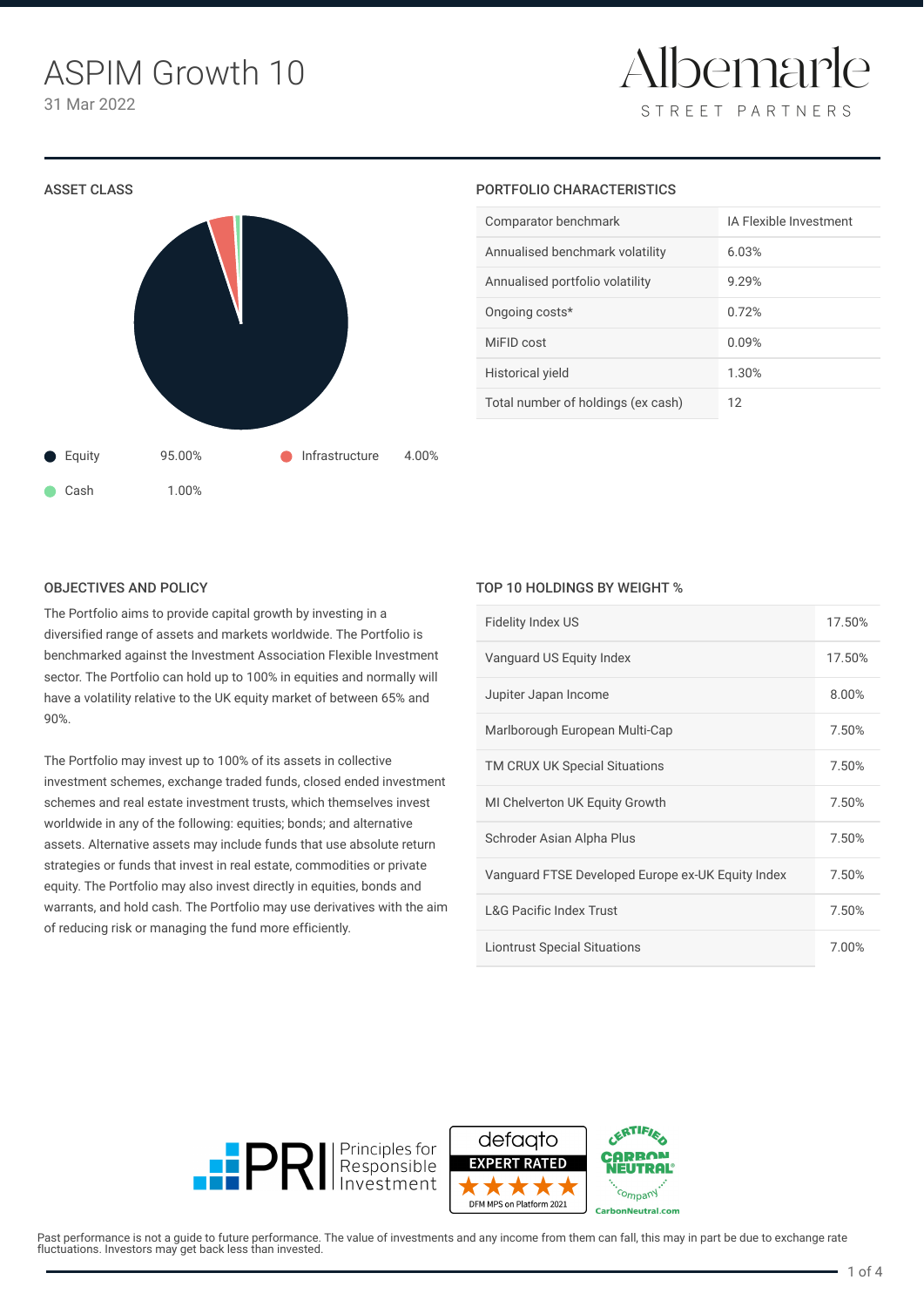

#### DISCRETE ANNUAL PERFORMANCE **EXECUTE ANNUAL PERFORMANCE EXECUTE ANNUAL PERFORMANCE**

| Time Period                   | 2022-03-31 -<br>2021-03-31 | 2021-03-31 -<br>2020-03-31 | 2020-03-31 -<br>2019-04-01 | 2019-03-29 -<br>2018-04-02 | 2018-03-30 -<br>2017-03-31 |
|-------------------------------|----------------------------|----------------------------|----------------------------|----------------------------|----------------------------|
| <b>ASPIM Growth 10</b>        | 5.36%                      | N/A                        | N/A                        | N/A                        | N/A                        |
| <b>IA Flexible Investment</b> | 4.95%                      | 29.1%                      | $-8.14%$                   | 3.31%                      | 2.36%                      |
| <b>CUMULATIVE RETURNS</b>     |                            |                            |                            |                            |                            |
| Time Period                   | 1 <sub>m</sub>             | 3m                         | 6m                         | 1yr                        | Inception**                |
| <b>ASPIM Growth 10</b>        | 4.22%                      | $-3.6%$                    | $-2.33%$                   | 5.36%                      | 10.3%                      |
| <b>IA Flexible Investment</b> | 2.98%                      | $-3.62%$                   | $-1.44%$                   | 4.95%                      | 8.98%                      |

\*\*Inception date: 7 Dec 2020

## GROWTH - OVER 1 YEAR





The source of this data is Bloomberg. Fund performance is calculated bid to bid net of all charges with income reinvested at the payment date. Past performance<br>is not a guide to future performance. The value of investments may get back less than invested.

# GROWTH - FROM INCEPTION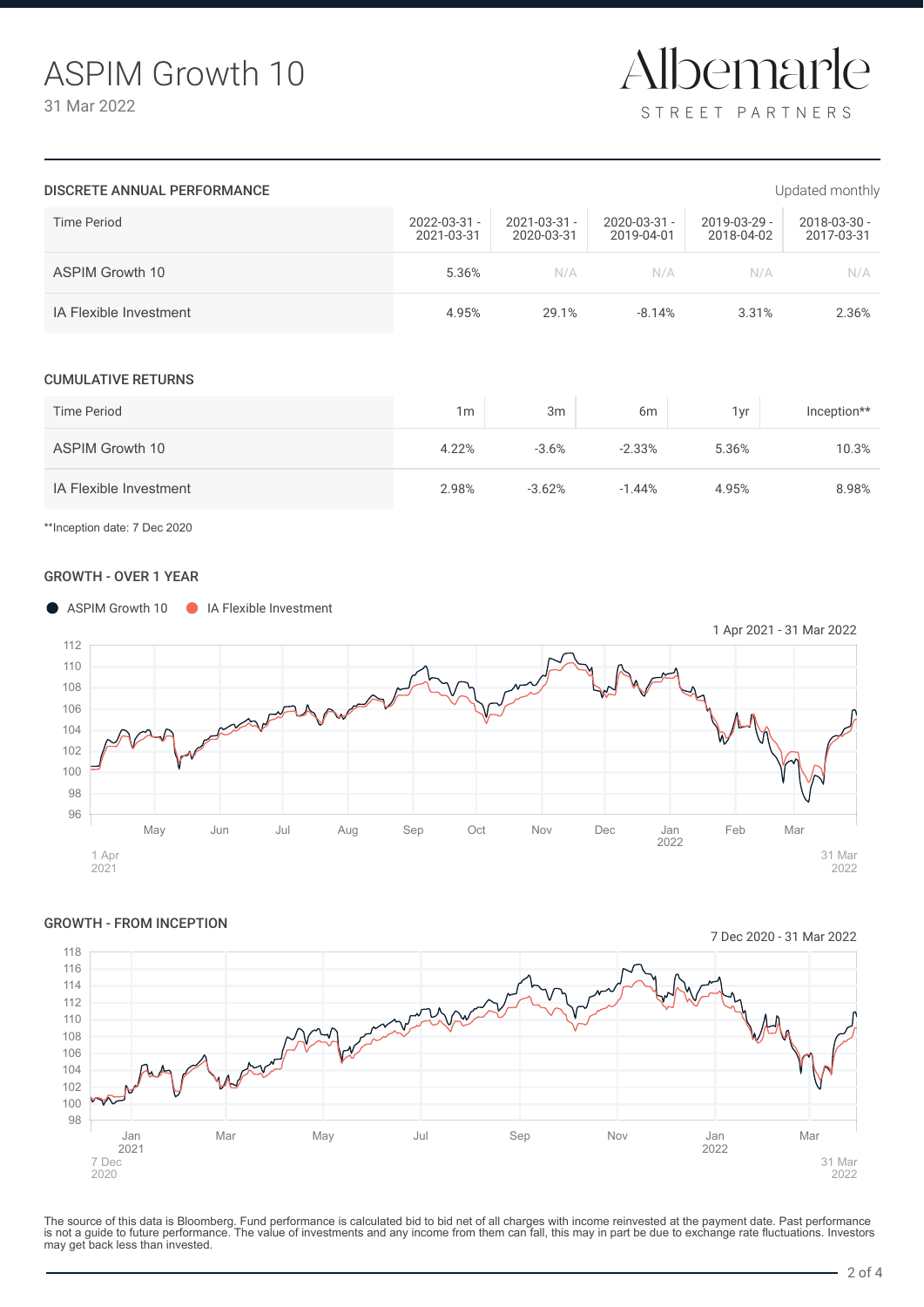

| TOP 10 PERFORMANCE CONTRIBUTORS OVER 1 YEAR                     | 1 Apr 2021 - 31 Mar 2022 |
|-----------------------------------------------------------------|--------------------------|
| Investment                                                      | Contribution             |
| Fidelity Investment Funds ICVC - Index US Fund                  | 2.27%                    |
| Vanguard US Equity Index Fund                                   | 0.93%                    |
| Brown Advisory US Flexible Equity Fund                          | 0.79%                    |
| HSBC Index Tracker Investment Funds - FTSE All-Share Index Fund | 0.61%                    |
| ASI UK Smaller Companies                                        | 0.49%                    |
| Janus Henderson European Selected Opportunities Fund            | 0.42%                    |
| Man UK ICVC - UK Income Fund                                    | 0.36%                    |
| Legal & General Pacific Index Trust                             | 0.29%                    |
| VT Gravis UK Infrastructure Income Fund                         | 0.20%                    |
| M&G Investment Funds10 - M&G Global Listed Infrastructure Fund  | 0.19%                    |

The source of this data is Bloomberg. Fund performance is calculated bid to bid net of all charges with income reinvested at the payment date. Past performance is not a guide to future performance.

# WEIGHTS BY ASSET